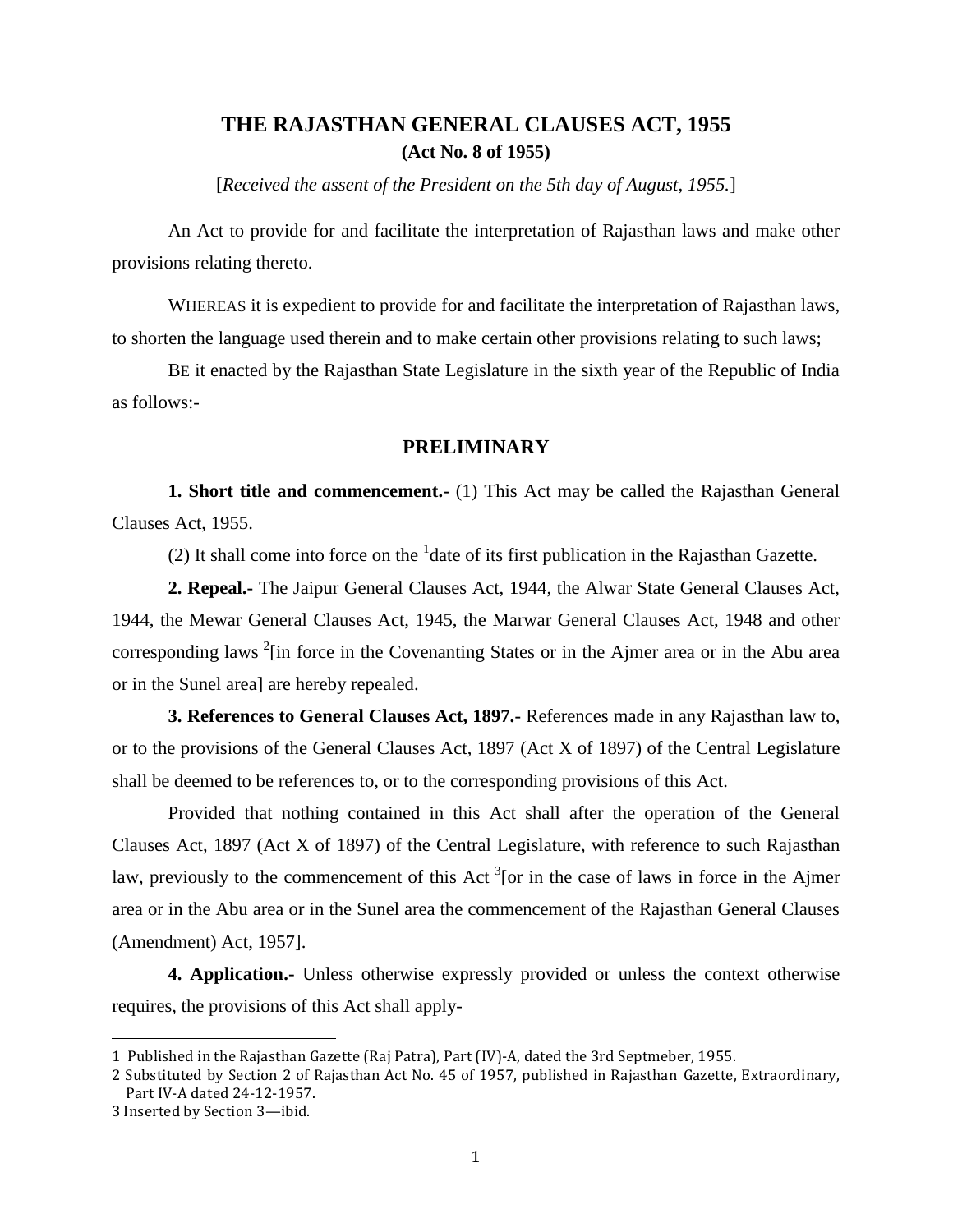(i) to this Act,

- (ii) to all Rajasthan laws  $1$ [in force in the pre-reorganisation State of Rajasthan] made after the commencement of this Act,
- (iii) to all Central Acts adapted to Rajasthan from time to time, by the Rajasthan State Legislature,
- (iv) where any such law or Act confers upon any authority a power to make rules, regulations or bye-laws, to such rules, regulations or bye-laws  $2[x x]$ .
- (v) so far as may be, to all Rajasthan laws  $3$ [in force in the pre-reorganisation State of Rajasthan] pertaining to Lists II and III of the Seventh Schedule to the Constitution made before the commencement of this Act and to any rules, regulations or bye-laws thereunder  $\frac{3}{2}$ [and]
- $3$ [(vi) to all Rajasthan Law and to Rules, regulations and bye-laws thereunder made on or after the first day November, 1956.]

### **GENERAL RULES OF CONSTRUCTION**

**5. Coming into operation of Rajasthan laws.-** (1) Where any Rajasthan law made after the <sup>4</sup>[first day of November, 1956] is not expressed to come into operation on a particular day, then it shall come into operation-

(a) If it is an Act of the State Legislative Assembly, on the day on which the assent thereto of the  ${}^{4}$ [Governor] or the President, as the case may require, is first published in the Rajasthan Gazette, and

(b) If it is an Act or Ordinance of the  ${}^{4}$ [Governor] or the President, on the day on which it is first published as such Act or Ordinance in the Rajasthan Gazette.

(2) Unless the contrary is expressed, a Rajasthan Law shall be construed as coming into operation immediately on the expiration of the day preceding its commencement.

**6. Effect of Repeal.-** (1) Where any Rajasthan law repeals any enactment hitherto made or hereafter to be made, then unless a different intention appears the repeal shall not-

<sup>1</sup> Inserted by section 4 of Rajasthan Act No. 45 of 1957, published in Gazette, Extraordinary, Part IV-A, dated 24-12-1957.

<sup>2</sup> Omitted by section 4—*ibid*.

<sup>3</sup> Inserted by section 4—*ibid*.

<sup>4</sup> Substituted by section 4—*ibid*.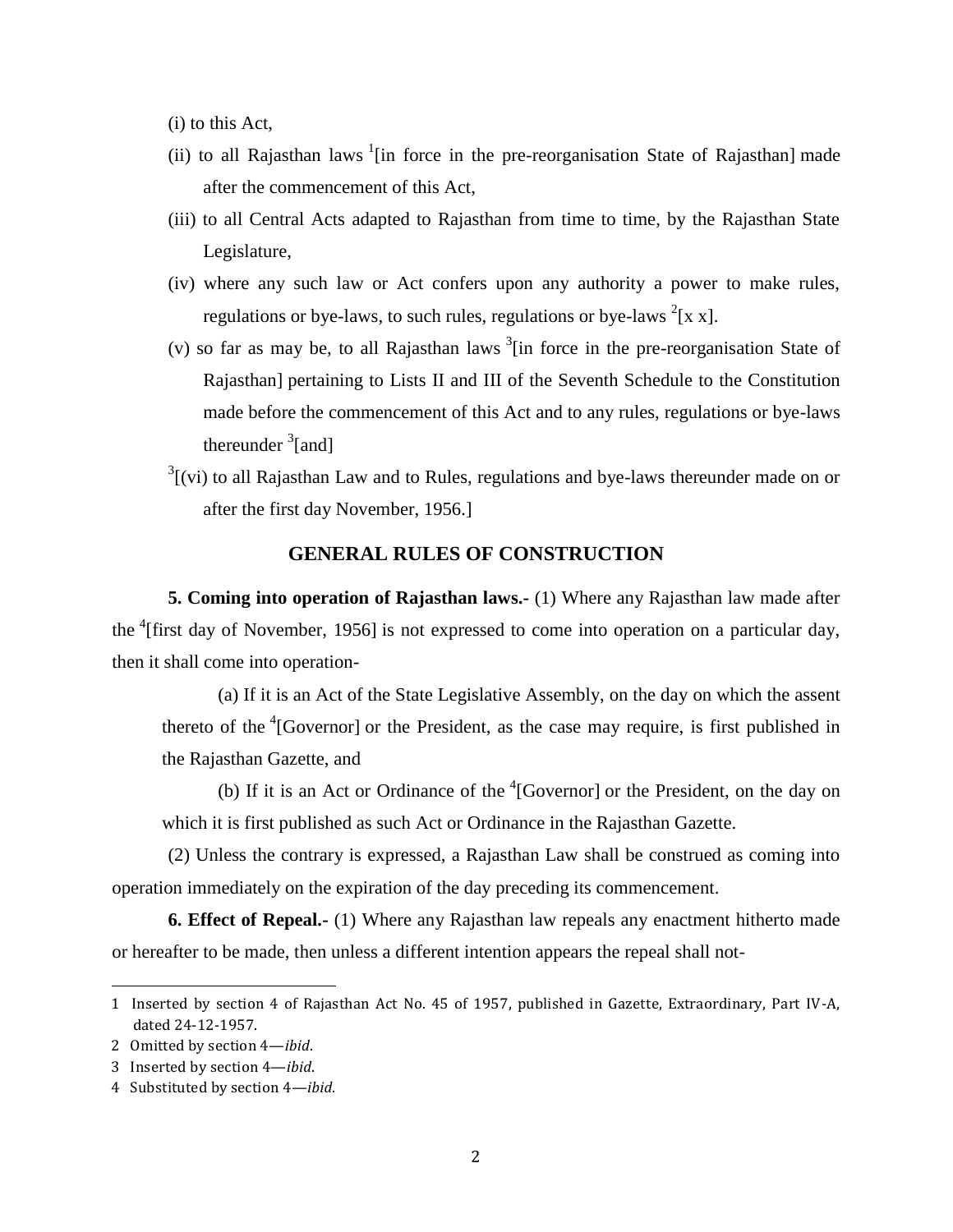(a) Revive anything not in force or existing at the time at which the repeal takes effect; or

(b) Affect the previous operation of any enactment so repealed or anything duly done or suffered thereunder; or

(c) Affect any right, privilege, obligation or liability acquired,  $^1$ [accrued] or incurred under any enactment so repealed; or

(d) Affect any fine, penalty, forfeiture or punishment incurred in respect of any offence committed against any enactment so repealed; or

(e) Affect any investigation, legal proceeding or remedy in respect of any such

right, privilege, obligation, liability, fine, penalty, forfeiture or punishment as aforesaid; and any such investigation, legal proceeding or remedy may be instituted, continued or enforced, and any such fine, penalty, forfeiture or punishment, may be imposed, as if the repealing law had not been passed.

(2) The Provisions of this section shall also apply upon the expiry or withdrawal of any Rajasthan law  $2$ [as if such law had not expired or, as the case may be, had not been withdrawn:]

Provided that the provision contained in clause (a) of sub-section (1) shall not so apply.

**7. Repeal of laws of making textual amendment.-** Where any Rajasthan law repeals any enactment by which the text of any law was amended by the express omission, insertion or substitution of any matter, then, unless a different intention appears, the repeal shall not affect the continuance of any such amendment made by the enactment so repealed and in operation at the time of such repeal.

**8. Revival of repealed enactment.-** In any Rajasthan law made after the commencement of this Act, it shall be necessary for the purpose of reviving, either wholly or partially, any enactment, wholly or partially repealed, expressly to state that purpose.

**9. Construction of references to repealed enactments.-** Where any Rajasthan law repeals and re-enacts, with or without modification, any former enactment or any provision thereof, then references in any other enactment or in any instrument to the enactment or

 $\overline{a}$ 

<sup>1</sup> Corrected vide Errata No. F. 1(3) Law (codi.)/70, dated 26-10-1972, published in Rajasthan Gazette, part IV-C, Sub-part 1, Ordinary, dated 14-12-1972.

<sup>2</sup> Substituted by Section 2 of Rajasthan Act No. 49 of 1958, published in Rajasthan Gazette, Extraordinary, Part IV-A, dated 30-12-1958.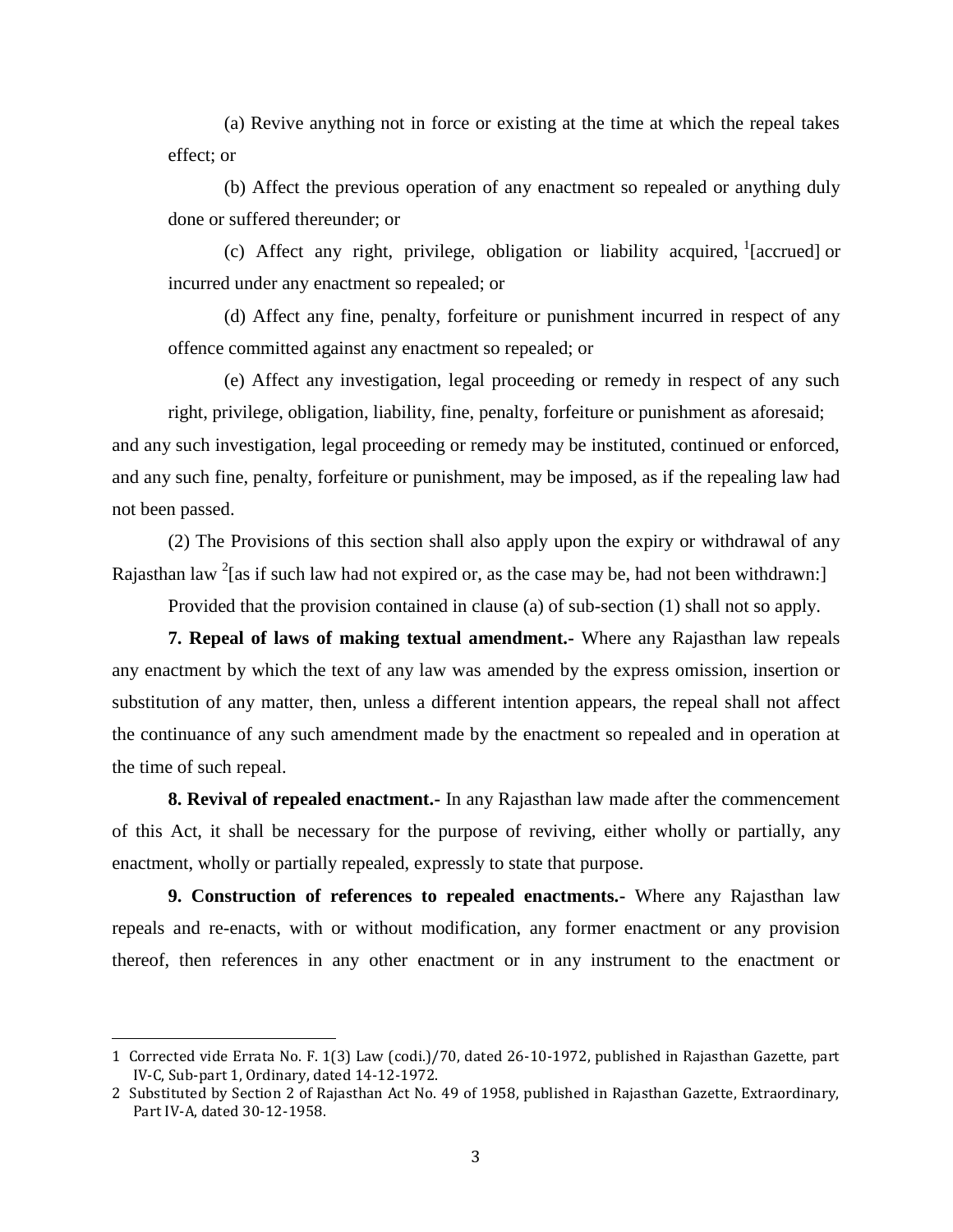provision so repealed shall, unless a different intention appears, be construed as references to the enactment or provision, as the case may be, so re-enacted.

**10. Commencement and termination of time.-** In any Rajasthan law it shall be sufficient, for the purpose of excluding the first in a series of days or any other period of time, to use the word "from" and, for the purpose of including the last in a series of days or any other period of time, to use the word "to".

**11. Computation of time.-** Where, by any Rajasthan law, any Act or proceeding is directed or allowed to be done or taken in any court or office on a certain day or within a prescribed period, then, if the court or office is closed on the that day or the last day of the prescribed period, the act or proceeding shall be considered as done or taken in due time if it is done or taken on the next day afterwards on which the court or office is open:

Provided that nothing in this section shall apply to any act or proceeding to which the Indian Limitation Act, 1908 ( $^{1}$ [Central] Act IX of 1908) applies.

**12. Measurement of distances.-** In the measurement of any distance for the purposes of any Rajasthan law, that distance shall, unless a different intention appears, be measured in a straight line on a horizontal plane.

**13. Duty to be taken prorata.-** Where, by any Rajasthan law, any duty of customs or excise, or in the nature thereof, is leviable on any given quantity, by weight, measure or value of any goods or merchandise, then a like duty is leviable according to the same rate on any greater or less quantity.

**14. Gender and number.-** In all Rajasthan laws, unless a different intention appears,-

(1) words importing the masculine gender shall be taken to include females; and

(2) words in the singular shall include the plural and *vice versa*.

 $\overline{\phantom{a}}$ 

#### **POWERS AND FUNCTIONARIES**

**15. Power or duty to be exercisable from time to time.-** Where, by any Rajasthan law, any power is conferred or any duty is imposed then, unless a different intention appears, that power may be exercised and that duty shall be performed from time to time as occasion requires.

<sup>1</sup> Inserted by section 6 of Rajasthan Act No. 45 of 1957, published in Rajasthan Gazette, Extraordinary, Part IV-A, dated 24-12-1957.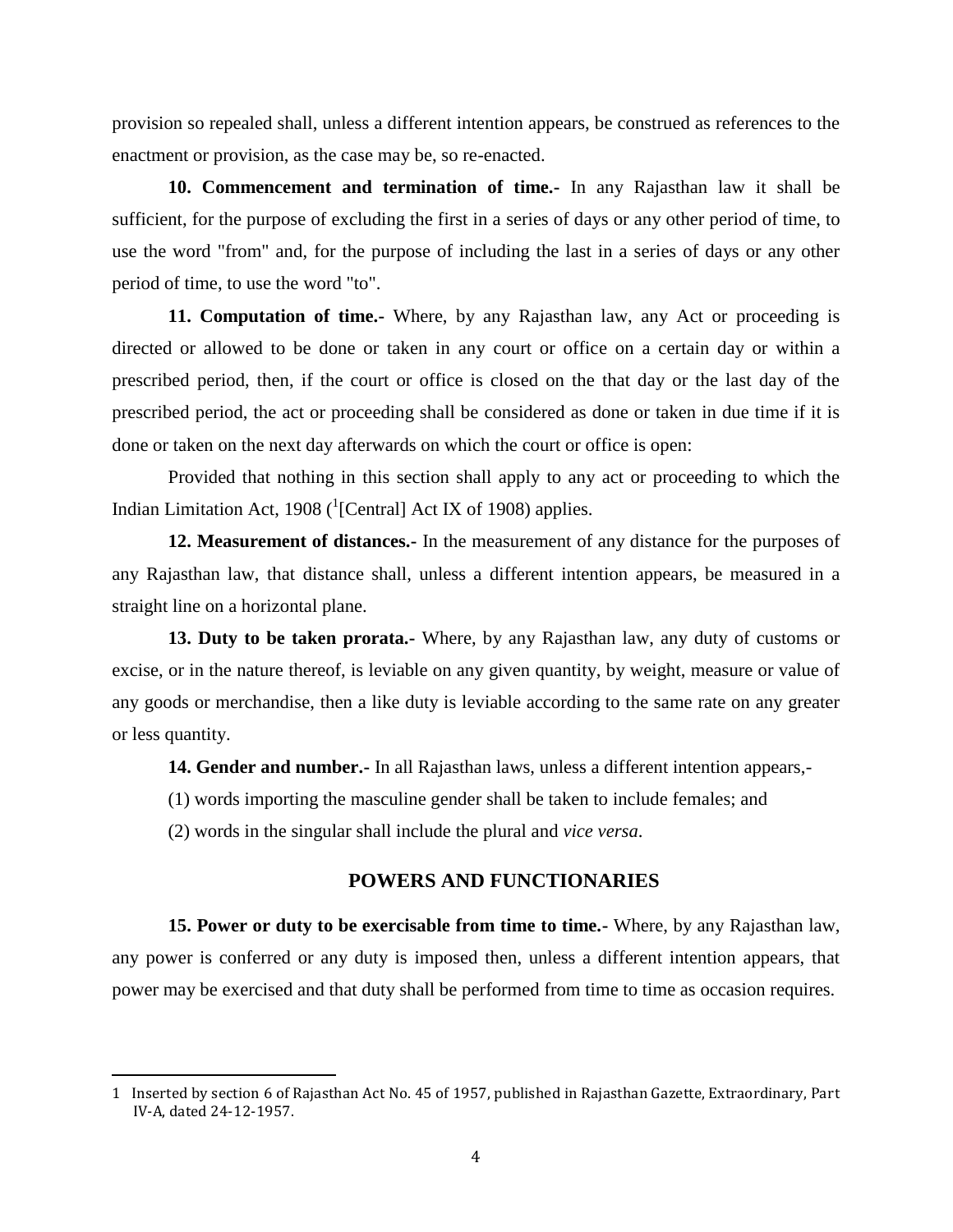**16. Exercise of power and performance of duty by temporary holder of office.-** Where a Rajasthan law confers a power or imposes a duty on the holder of an office as such, then the power may, be exercised and the duty shall be performed by the holder for the time being of the office.

**17. Power to appoint to include power to appoint ex officio.-** Where by any Rajasthan law, a power to appoint any person to fill any office or execute any function is conferred, then, unless it is otherwise expressly provided, any such appointment may be made either by name or by virtue of office.

**18. Power to appoint to include power to suspend, remove or dismiss.-** Where, by any Rajasthan law, a power to make any appointment is conferred, then, unless a different intention appears, the authority having for the time being power to make the appointment shall also have power to suspend, remove or dismiss any person appointed by itself or any other authority in exercise of that power.

**19. Substitution of functionaries.-** In any Rajasthan law, it shall be sufficient, for the purpose of indicating the application of law to every person or number of persons for the time being executing the functions of an office, to mention the official title of the officer at present executing the functions or that of the officer by whom the functions are commonly executed.

**20. Successors.-** In any Rajasthan law, it shall be sufficient, for the purpose of indicating the relation of a law to the successors of any functionaries or corporations having perpetual succession, to express its relation to the functionaries or corporations.

**21. Official Chief and Subordinate.-** In any Rajasthan law, it shall be sufficient for the purpose of expressing that a law relative to the chief or superior of an office shall apply to the deputies or subordinates lawfully performing the duties of that office in the place of their superior, to prescribe the duty of the superior.

# **PROVISIONS OF NOTIFICATIONS, ORDERS, RULES ETC. MADE UNDER ENACTMENTS**

**22. Construction of notifications, orders, etc. issued or made under enactments.-** Where, by any Rajasthan law, a power to issue or make any notification, order, scheme, rule, regulation, form or bye-law is conferred, then the expressions used in the notification, order, scheme, rule, regulation, form or bye-law shall, unless there is anything repugnant in the subject or context, have the same respective meanings as in the Rajasthan law conferring the power.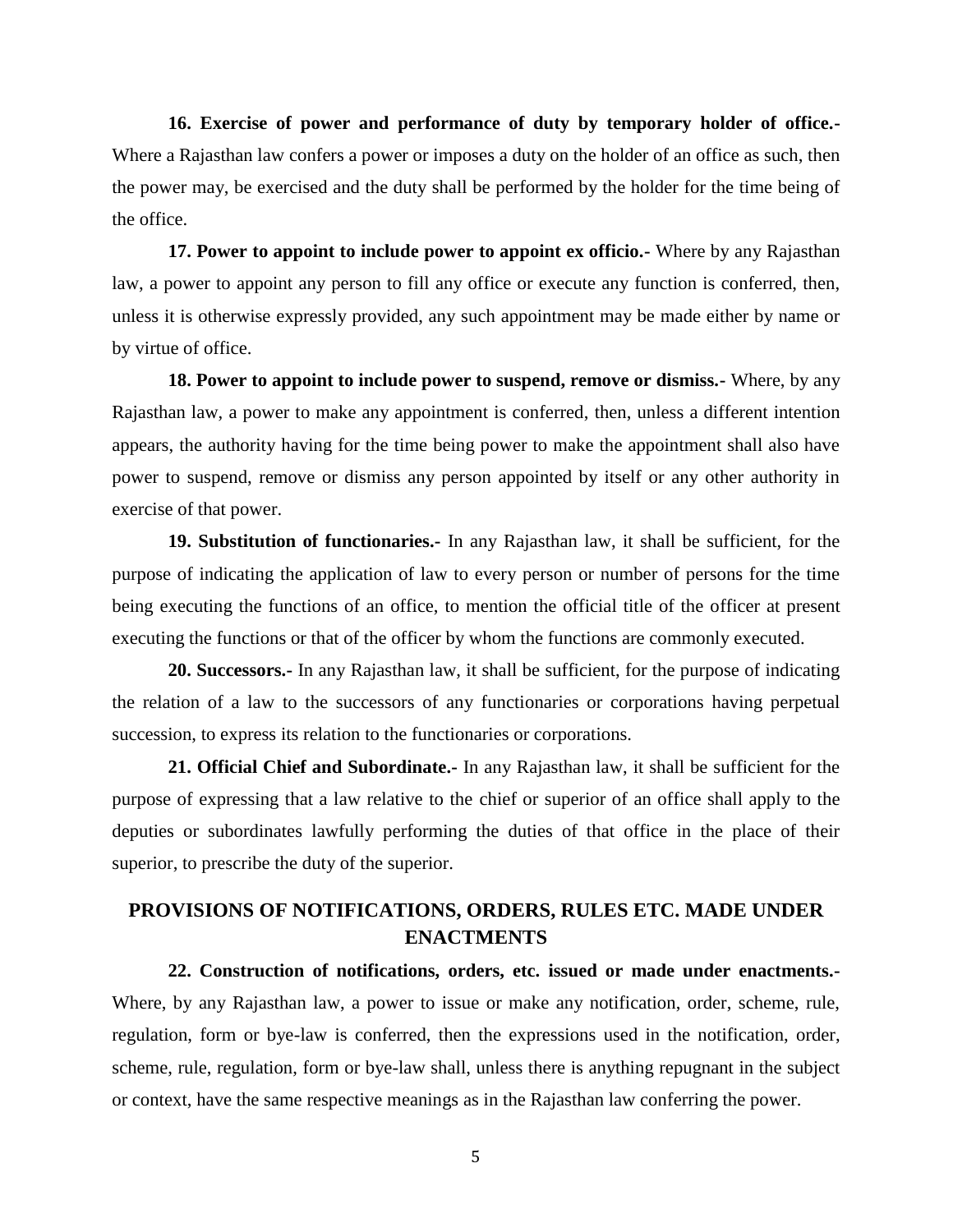**23. Power to make or issue to include power to add, to amend, vary or rescind orders, etc.-** Where, by any Rajasthan law, a power to make or issue orders, rules, regulations, schemes, forms, bye-laws or notifications is conferred, then that power includes a power exercisable in the like manner and subject to the like sanction and conditions (if any), to add, to amend, vary or rescind any orders, rules, regulations, schemes, forms, bye-laws or notifications so made or issued.

**24. Making of rules, etc. and issuing or orders between passing and commencement of enactments.-** Where, by any Rajasthan law which is not to come into operation immediately on the passing thereof, a power is conferred to make rules, regulations or bye-laws or to issue orders with respect to the application of such law or with respect to the establishment of any court or office or the appointment of any judge or officer there under or with respect to the person by whom or the time when or the place where or the manner in which or the fees for which anything is to be done under such law, then that power may be exercised at any time after the passing of such law, but rules, regulations, bye-laws or orders so made or issued shall not take effect till the commencement of such law.

**25. Publications of orders, etc. in Rajasthan Gazette to be deemed to be due publication.-** Where, in any Rajasthan law or in any rule, regulation or bye-law made thereunder, it is directed that any rule, regulation, bye-law, notification, order, scheme, form or other matter shall be notified or published, then such notification or publication shall, unless such law, rule, regulation or bye-law otherwise provides, be deemed to be duly made if it is published in the Rajasthan Gazette.

**26. Provisions applicable to making of rules, etc. after previous publication.-** Where, by any Rajasthan law, a power to make rules, regulations or bye-laws is expressed to be given subject to the condition of the rules, regulations or bye-laws being made after previous publication, then unless such law otherwise provides, the following provisions shall apply, namely:-

(1) the authority having power to make the rules, regulations or bye-laws shall, before making them, publish a draft of the proposed rules, regulations or bye-laws for the information of persons likely to be affected thereby;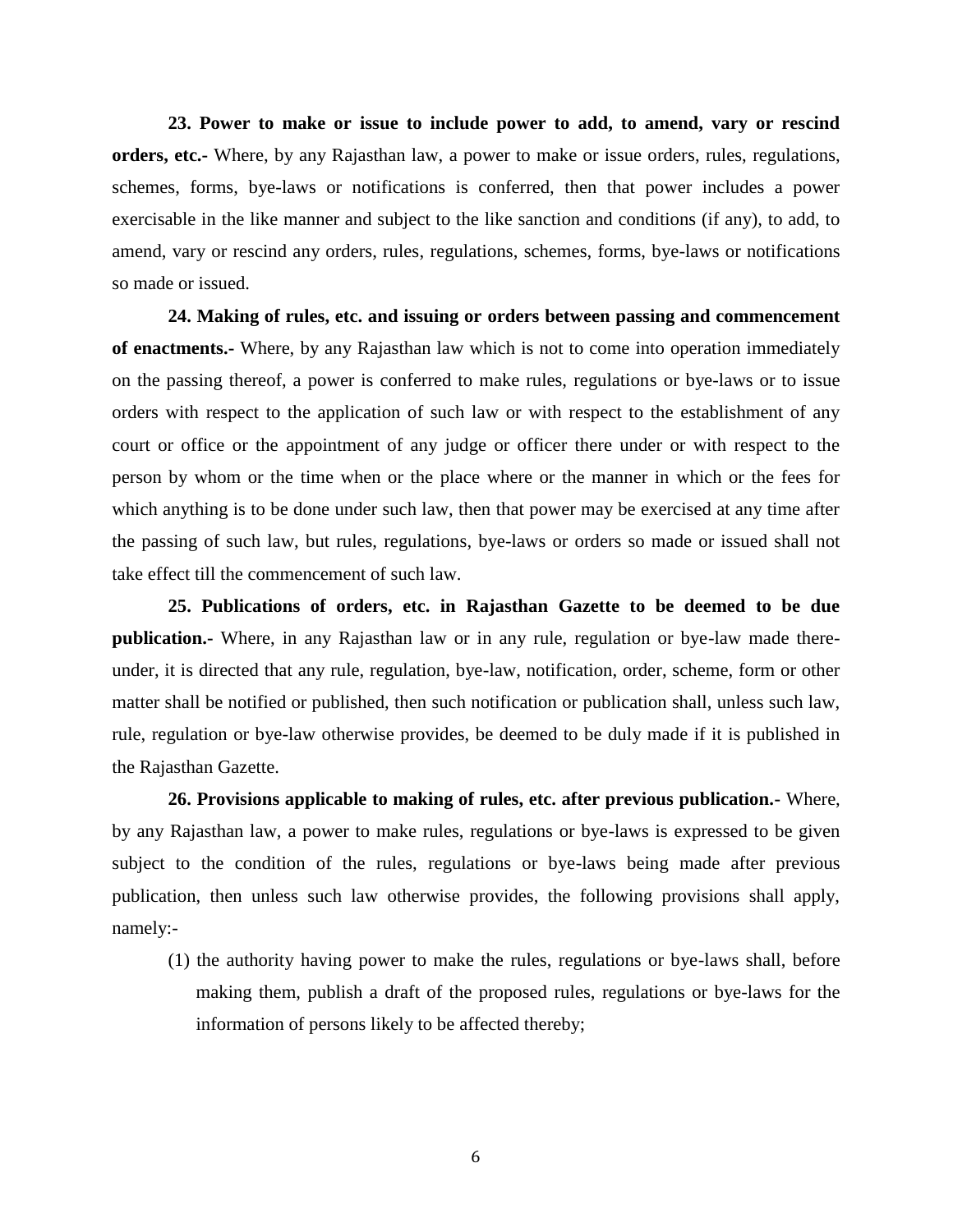- (2) the publication shall be made in such manner as that authority deems to be sufficient, or, if the condition with respect to previous publication so requires, in such manner as the Government prescribes;
- (3) there shall be published with the draft a notice specifying a date on or after which the draft will be taken into consideration;
- (4) the authority having power to make the rules, regulations or bye-laws, and, where the rules, regulations or bye-laws are to be made with the sanction, approval or concurrence of another authority, that authority also, shall consider any objection or suggestion which may be received by the authority having power to make the rules, regulations or bye-laws from any person with respect to the draft before the date so specified;
- (5) the publication in the Rajasthan Gazette of a rule, regulation or bye-law purporting to have been made in exercise of a power to make rules, regulations or bye-laws after previous publication shall be conclusive proof that the rule, regulation or bye-law has been duly made.

<sup>1</sup>[26A. Laying of Rules before the State Legislature.- (1) All rules made by the State Government under a Rajasthan Act shall, as soon as may be after they are made, be laid before the State legislature for a total period of fourteen days which may be comprised in one or more sessions and if during the said period the State Legislature makes any modifications therein, the rules shall thereafter have effect only in such modified form without prejudice to the validity of anything previously done under the rules.

(2) Where any Central Act, in force in or applicable to the State of Rajasthan and relating to matters with respect to which the State Legislature has power to make laws for the State, confers power on the State Government to make rules thereunder, then, subject to any express provision to the contrary in such Act, the provisions of sub-section (1) shall, so far as may be, apply to the rules made by the State Government in exercise of that power.]

**27. Continuation of orders, etc. issued under enactments repealed and re-enacted.-** Where, any enactment is repealed and re-enacted with or without modifications, then, unless it is otherwise expressly provided any appointment, notification, order, scheme, rule, regulation, from

<sup>1</sup> Inserted by section 2 of Rajasthan Act No. 1 of 1993, published in Rajasthan Gazette, Extraordinary, Part IV-A, dated 30-1-1993.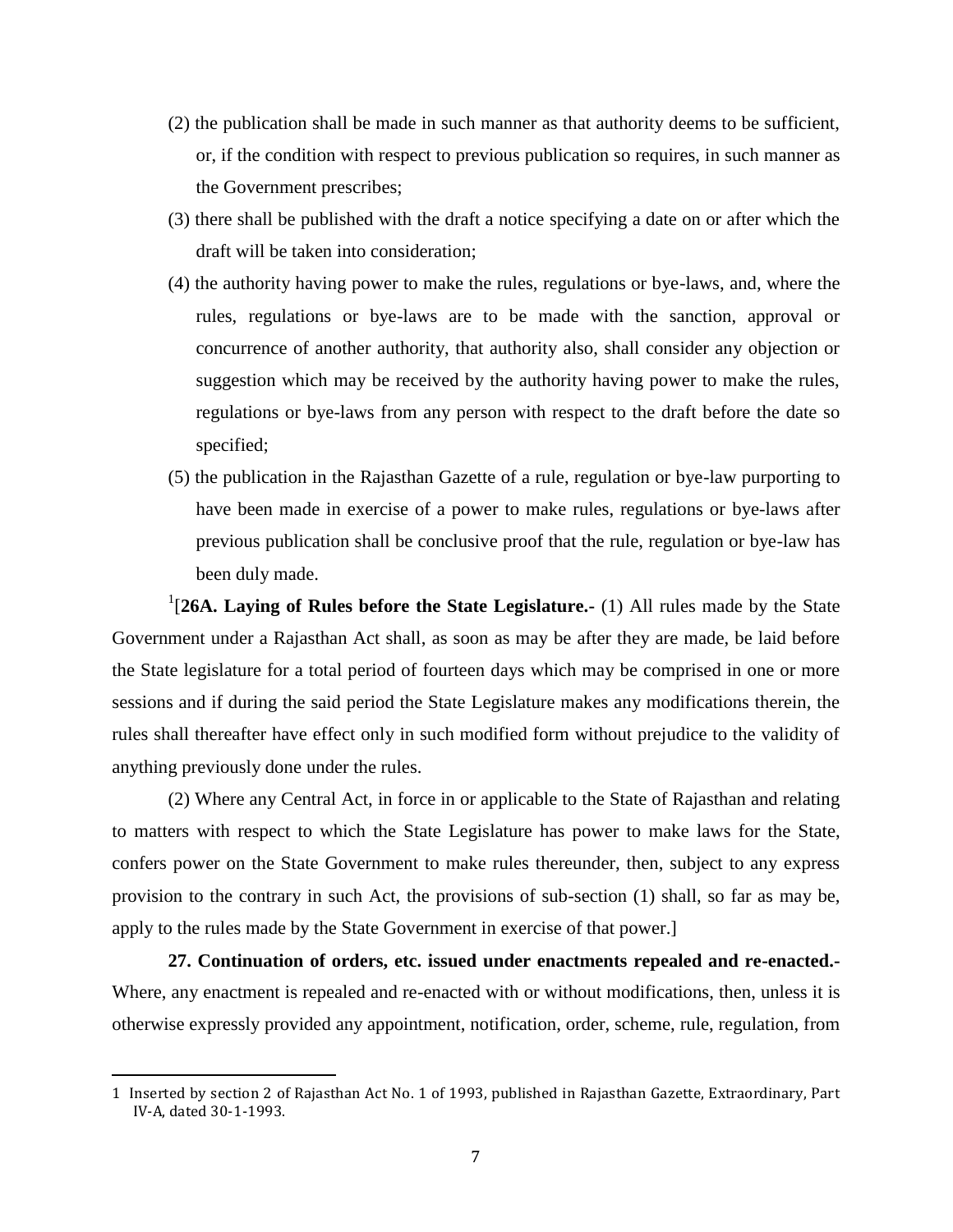or bye-law made or issued and anything duly done or action taken under the repealed enactment shall, so far as it is not inconsistent with the provisions so re-enacted, continue in force, and be deemed to have been made or issued and done or taken under the provisions so re-enacted, unless and until it is superseded by any appointment, notification, order, scheme, rule, regulation, form or bye-law made or issued or anything done or action taken under the provisions so re-enacted.

#### **MISCELLANEOUS**

**28. Recovery of fines.-** Section 63 to 70 of the Indian Penal Code, 1860 (<sup>1</sup>[Central] Act XLV of 1860) and the provisions of the Code of Criminal Procedure, 1898 ( $^1$ [Central] Act V of 1898) in relation to the issue and execution of warrants for the levy of fines shall apply to all fines imposed under any Rajasthan law or any rule, regulation or bye-law made under any Rajasthan law unless such law, rule, regulation or bye-law contains an express provision to the contrary.

**29. Provision as to offences punishable under two or more enactments.-** Where an act or omission constitutes an offence under two or more enactments, then offender shall be liable to be prosecuted and punished under either or any of those enactments, but shall not be liable to be punished twice for the same offence.

**30. Meaning of service by post.-** Where any Rajasthan law authorises or requires any document to be served by post, whether the expression "serve" or either of the expressions "give" or "send" or any other expression is used, then, unless a different intention appears, the service shall be deemed to be affected by properly addressing, preparing and posting by registered post a letter containing the document, and, unless the contrary is proved, to have been effected at the time at which the letter would be delivered in the ordinary course of post.

**31. Citation of enactments.-** (1) In any Rajasthan law and in any rule, regulation, byelaw, instrument or document made under, or with reference to, any such law, any enactment may be cited by reference to the title or short title (if any) conferred thereon or by reference to the number and year thereof, and any provision in an enactment may be cited by reference to the section or sub-section of the enactment in which the provision is contained.

<sup>1</sup> Inserted by Section 6 of Rajasthan Act No. 45 of 1957, published in Rajasthan Gazette, Extraordinary, Part IV-A, dated 24-12-1957.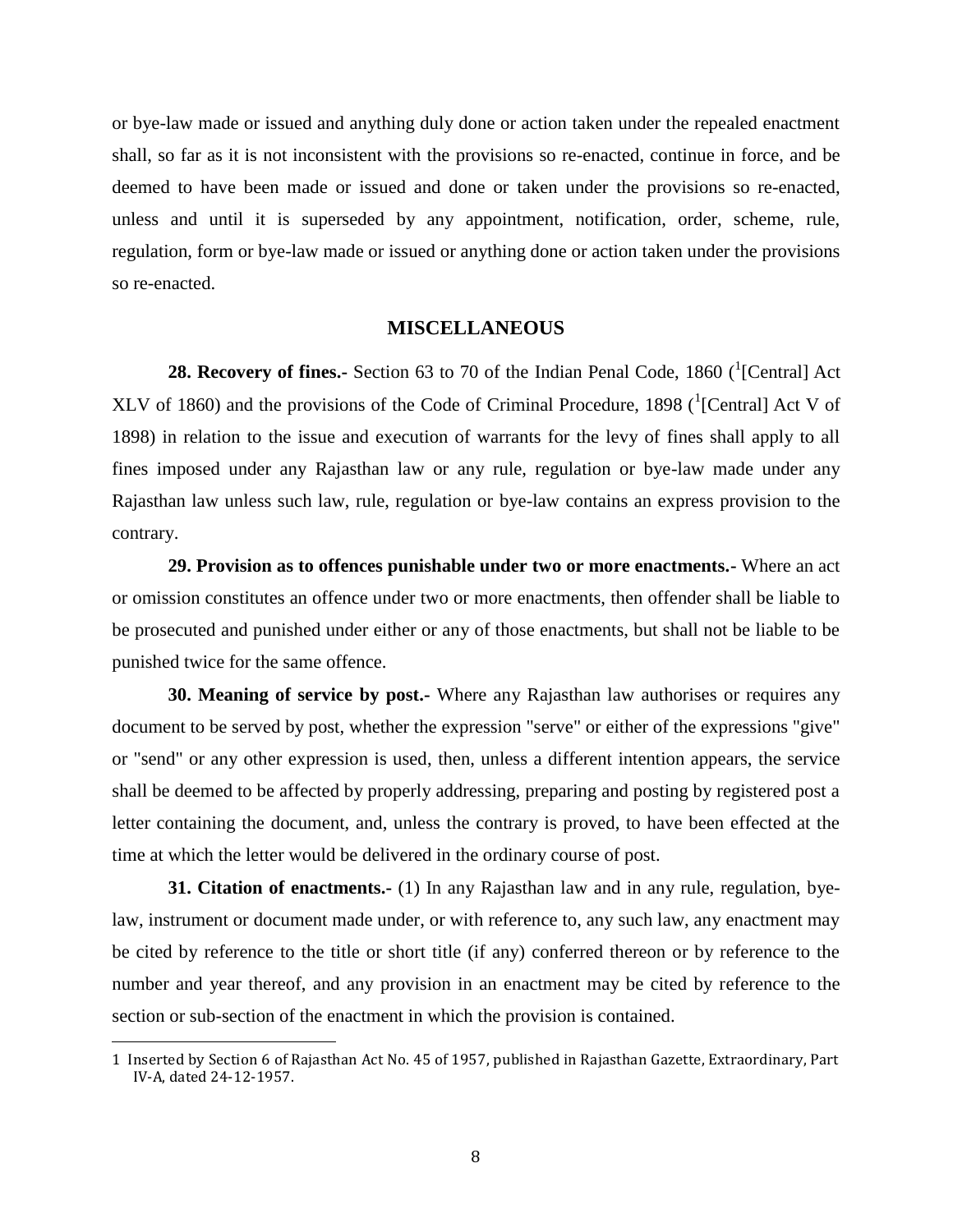(2) In any Rajasthan law, a description or citation of a portion of another enactment shall, unless a different intention appears, be construed as including the word, section or other part mentioned or referred to as forming the beginning and as forming the end of the portion comprised in the description or citation.

#### **GENERAL DEFINITIONS**

**32. Definitions.-** Unless there be anything repugnant in the subject or context or unless the contrary intention appears, the following expressions shall have the meanings respectively assigned to them hereby, namely:-

(1) "abet", with its grammatical variations and cognate expressions, shall have the same meaning as in the Indian Penal Code  $({}^{1}$ [Central] Act XLV of 1860);

 $2[(1A)$  "Abu area" shall mean the territory comprised in the Abu Road taluka of Banaskantha district in the State of Bombay as it existed immediately before the first day of November, 1956;]

(2) "act", used with reference to an offence or a civil wrong, shall include a series of acts, and words which refer to acts done extend also to illegal omissions;

(3) "affidavit", shall include affirmation and declaration in the case of persons by law allowed to affirm or declare instead or swearing;

 $3$ [(3A) "Ajmer area" shall mean the territories of the State of Ajmer as it existed immediately before the first day of November, 1956;]

(4) "Barrister" shall mean a barrister of England or Ireland or a member of the Faculty of Advocates in Scotland;

(5) "Board" or "the Board" or "the Board of Revenue" or "the Revenue Board" shall mean the Board of Revenue for Rajasthan established and constituted in accordance with  ${}^{4}$ [any law for the time being in force];

(6) "British India" shall mean-

<sup>1</sup> Inserted by Section 6 of Rajasthan Act No. 45 of 1957, published in Rajasthan Gazette, Extraordinary, Part IV-A, dated 24-12-1957.

<sup>2</sup> Inserted vide item No. (i) of Part I of the Fourth Schedule of the Rajasthan Adaptation of Laws (on State and Concurrent Subjects) Order, 1956, published in the Rajasthan Gazette, Part IV-C, Extraordinary, dated the 1st November, 1956, and subsequently substituted by section 7 of Rajasthan Act No. 45 of 1957, published in Rajasthan Gazette, Extra-ordinary Part IV-A. dated 24-12-1957.

<sup>3</sup> Inserted vide item No. (ii) of Part I of the Fourth Schedule of the Rajasthan Adaptation of Laws (on State and Concurrent Subjects) Order, 1956-*ibid* and subsequently substituted by section 7 of Rajasthan Act No. 45 of 1957 *ibid*.

<sup>4</sup> Substituted by section 7 of Rajasthan Act No. 45 of 1957-*ibid*.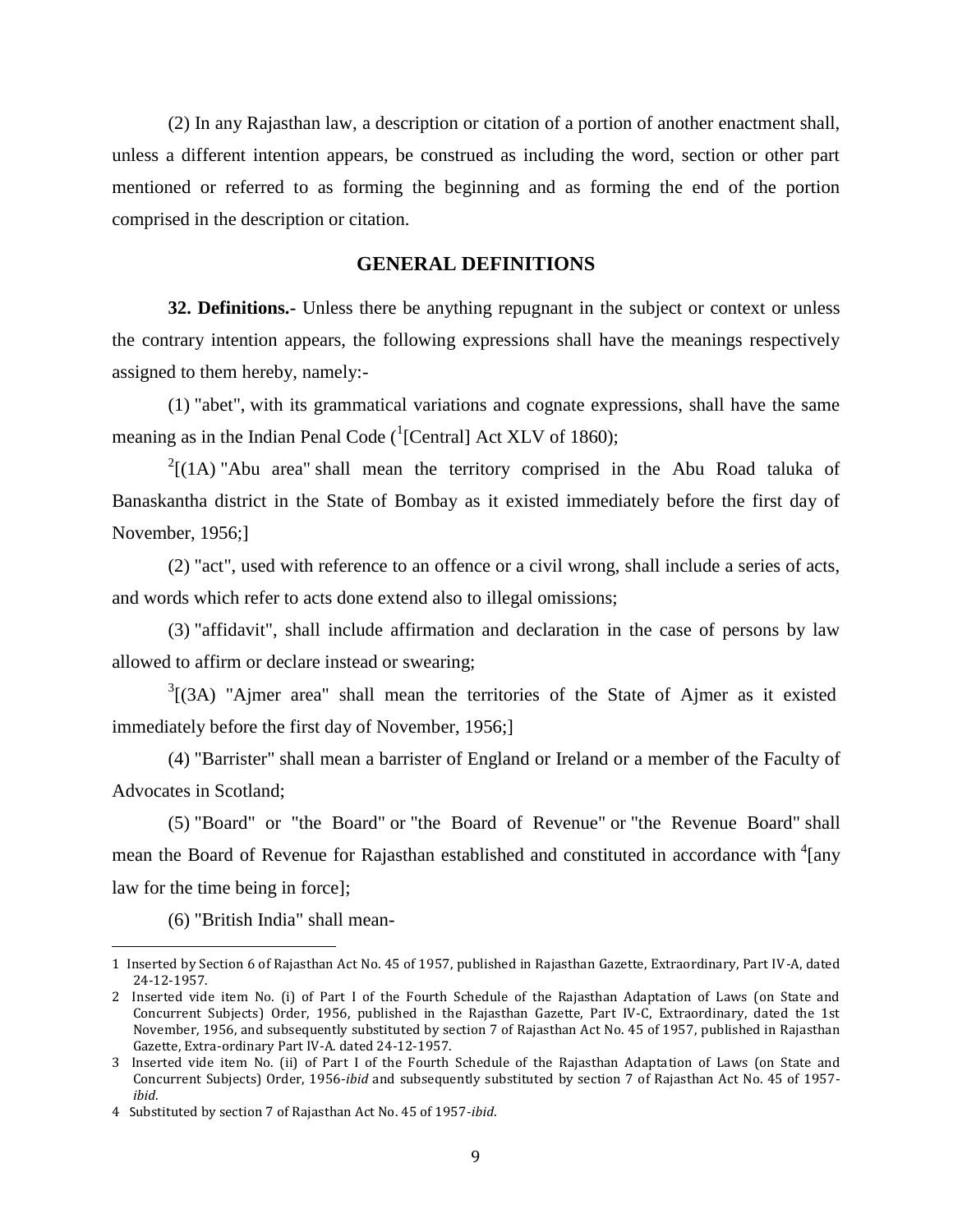(i) as respects the period before the commencement of Part III of the Government of India Act, 1935, all territories and places within His Majesty's Dominions which were being governed by His Majesty through the Governor General of India or through any Governor or officer subordinate to the Governor General of India, and

(ii) as respects any period after such commencement and before the establishment of the Dominion of India, all territories for the time being comprised within the Governors' Provinces and the Chief Commissioners' Provinces;

(7) "Central Act" shall mean an Act of Parliament and shall include-

- (a) an Act of the Dominion Legislature or of the Indian Legislature passed before the commencement of the Constitution, and
- (b) an Act made before such commencement by the Governor General in Council or the Governor General acting in a legislative capacity;
- (8) "Central Government" shall-
	- (a) in relation to anything done before the commencement of the Constitution, mean the Governor General or the Governor General in Council, as the case may be,
	- (b) in relation to anything done or to be done after the commencement of the Constitution, mean the President,

and shall include, in relation to functions entrusted under clause (1) of Article 258 of the Constitution to the Government of a State, the State Government acting within the scope of the authority given to it under that clause;

(9) "Central Legislature" shall mean-

- (i) as respects the period before the establishment of the Dominion of India;
	- (a) the Governor General in Council acting in a legislative capacity under the Government of India Act, 1833 or the Government of India Act, 1853 or the Indian Council Acts, 1861 to 1909 or any of those Acts or the Government of India Act, 1915, or
	- (b) the Indian Legislature acting under the Government of India Act, 1919 or the Government of India Act, 1935, or

(c) the Federal Legislature acting under the Government of India Act, 1935 as the case may require;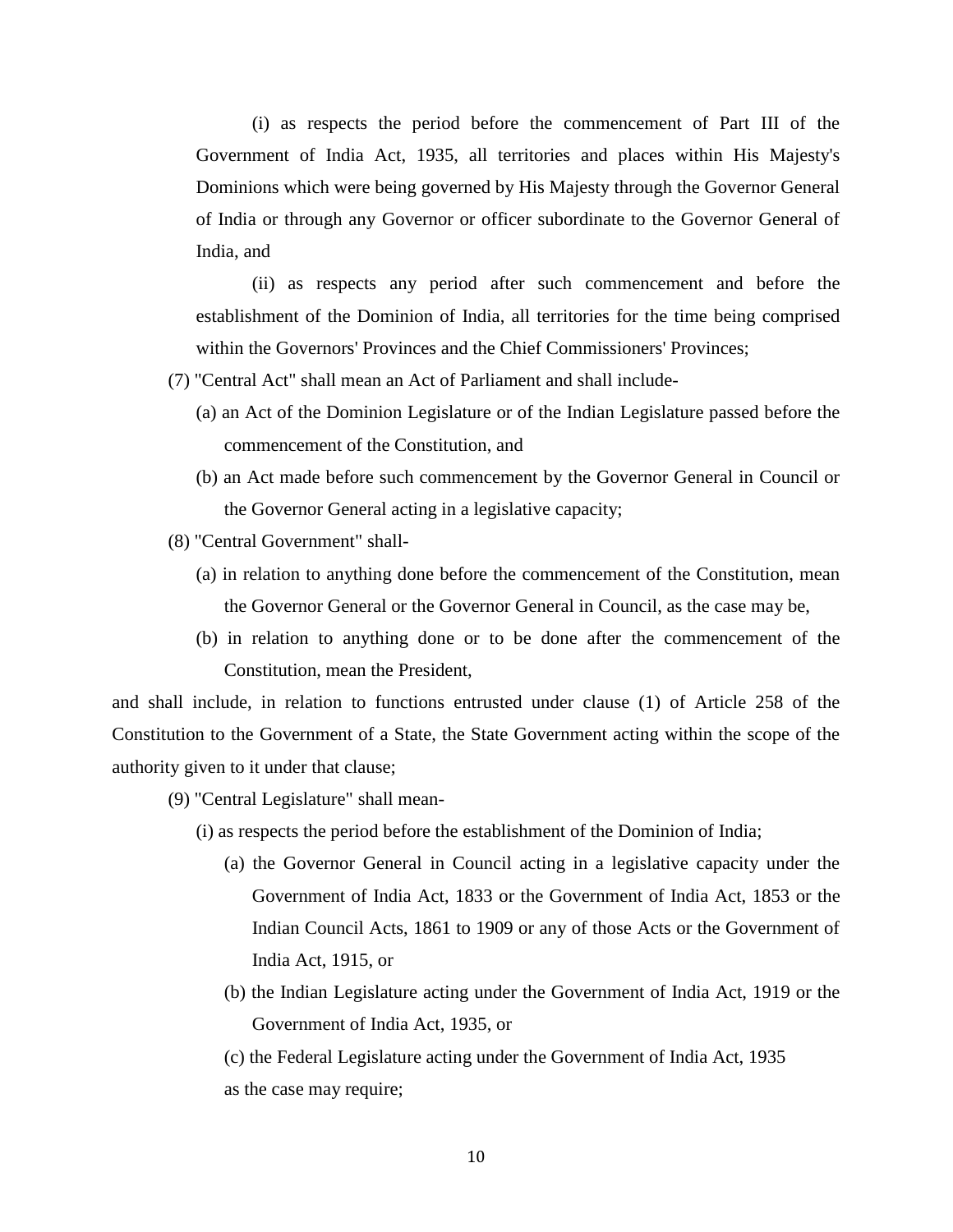(ii) as respects the period after such establishment and before the commencement of the Constitution, the Dominion Legislature; and

(iii) as respects the period after commencement, the Parliament.

(10) "Chapter" shall mean a chapter of the enactment in which the words occurs;

(11) "Chief Controlling Revenue Authority" or "Chief Revenue Authority" shall mean the Board of Revenue;

(12) "Collector" shall mean the chief officer in charge of the revenue administration of a district;

(13) "Commencement" used with reference to an enactment, shall mean the day on which such enactment came or comes into force;

 $(14)$ <sup>1</sup>[x x x]

 $\overline{a}$ 

(15) "Constitution" shall mean the Constitution of India;

(16) "Covenant" shall mean the Covenant entered into, with the concurrence and guarantee of the Central Government by the Rulers of the Covenanting States of Banswara, Bikaner, Bundi, Dungarpur, Jaipur, Jaisalmer, Jhalawar, Jodhpur, Kishangarh, Kotah, Mewar, Partabgarh, Shahpura and Tonk, thereby establishing the State of Rajasthan, as supplemented by the agreement made with the like concurrence and guarantee between the Rajpramukh of Rajasthan, Rajpramukh of the former Matsya State and the Rulers of the Covenanting States of Alwar, Bharatpur, Dholpur and Karauli for the inclusion in and integration with the State of Rajasthan of the last mentioned for Covenanting States, and shall, include, where the context so requires, the Covenant establishing the former Rajasthan State or the Covenant establishing the former Matsya State;

(17) "Covenanting State" shall mean and include any of the Indian States of Alwar, Banswara, Bharatpur, Bikaner, Bundi, Dholpur, Durgapur, Jaipur, Jaisalmer, Jhalawar, Jodhpur, Karauli, Kishangarh, Kota, Mewar, Partabgarh, Shahpura, Sirohi and Tonk;

(18) "District" shall mean and include the territorial limits of a district in Rajasthan under the administrative charge of a Collector, formed or deemed to be formed under  $2$ [any law for the time being in force];

<sup>1</sup> Omitted vide item 14 of the Schedule of the Rajasthan Act No. 8 of 1962, published in Rajasthan Rajpatra Extraordinary, Part IV-A, dated 23-4-1962.

<sup>2</sup> Substituted by section 7 of Rajasthan Act No. 45 of 1957 published in Rajasthan Gazette, Part IV-A, dated 24-12-1957.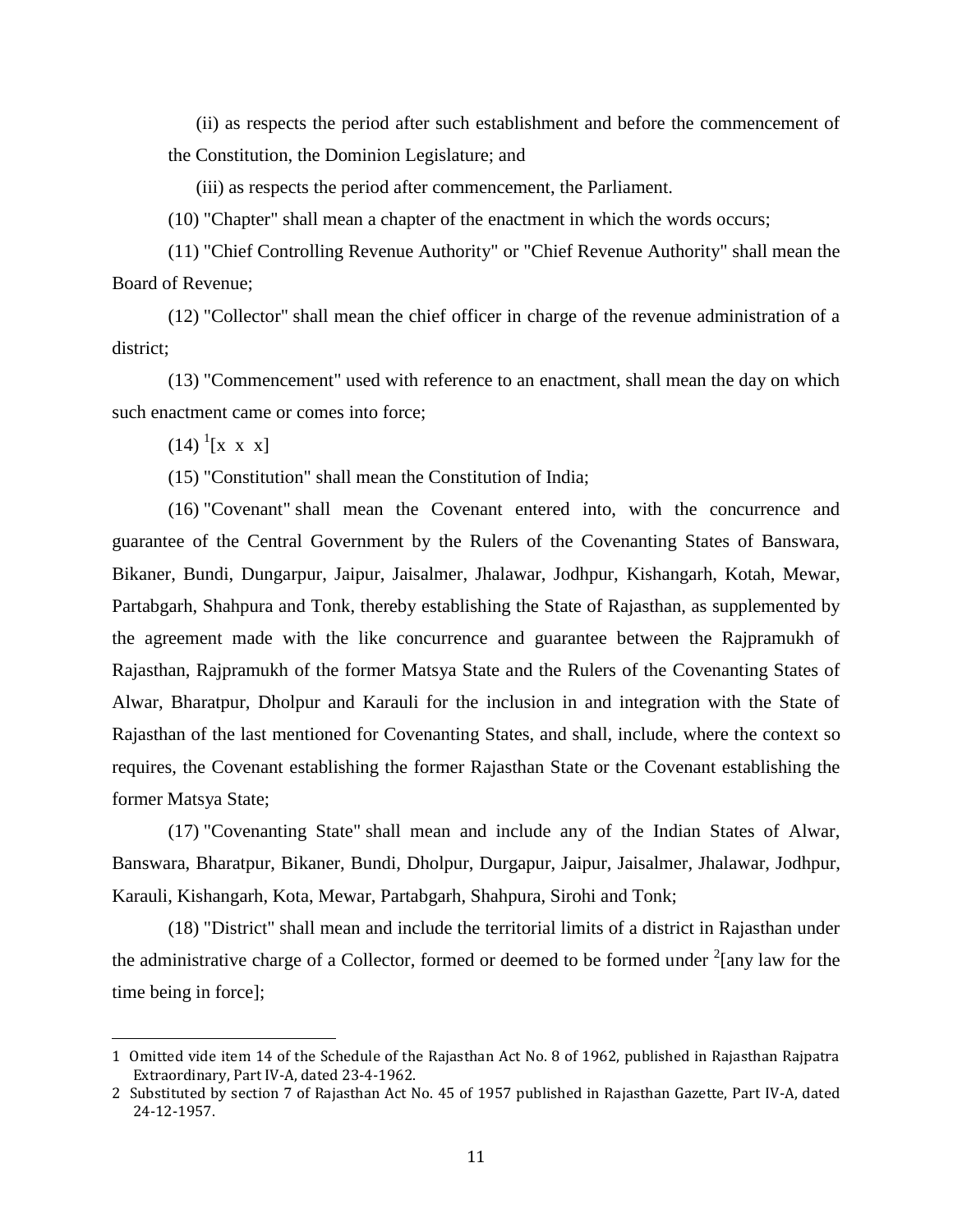(19) "District Court" shall mean the principal Civil Court of original jurisdiction of a district constituted for the purpose, but shall not include the High Court in the exercise of its ordinary or extraordinary original Civil Jurisdiction;

(20) "District Judge" shall mean the Judge of a District Court;

 $(21)$ <sup>1</sup>[x x x]

 $\overline{\phantom{a}}$ 

(22) "Document" shall include any matter written, expressed, inscribed or described upon any substance by means of letters, figures, or marks or by more than one of those means, which is intended to be used, or which may be used, for the purpose of recording that matter;

(23) "Dominion" or "Dominion of India" shall mean the Dominion of India established by the Indian Independence Act, 1947, of the British Parliament;

(24) "Dominion Government" shall mean the Government of the Dominion of India;

(25) "Dominion Legislature" shall mean the Legislature of the Dominion of India acting under the Government of India Act, 1935, as adopted by the Indian (Provisional Constitution) Order 1947;

(26) "enactment" shall mean any law and shall include any provision contained in any law;

(27) "father" in the case of any one whose personal law permits adoption shall include an adoptive father;

(28) "financial year" shall mean the year commencing on the 1st day of April and ending on the thirty-first day of March next following;

(29) "former Matsya State" shall mean the United State of Matsya established by the Covenant entered into by the Rulers of the Covenanting States of Alwar, Bharatpur, Dholpur and Karauli;

(30) "former Rajasthan State" shall mean the United State of Rajasthan established by the Covenant entered into by the Rules of the covenanting State of Banswara, Bundi, Dungarpur, Jhalawar, Kishangarh, Kota, Mewar, Partapgarh, Shahpura and Tonk;

<sup>1</sup> Omitted vide item No. 14 of the Schedule of the Rajasthan Act No. 8 of 1962, published in Rajasthan Rajpatra, Extraordinary, Part IV-A, dated 23-4-62.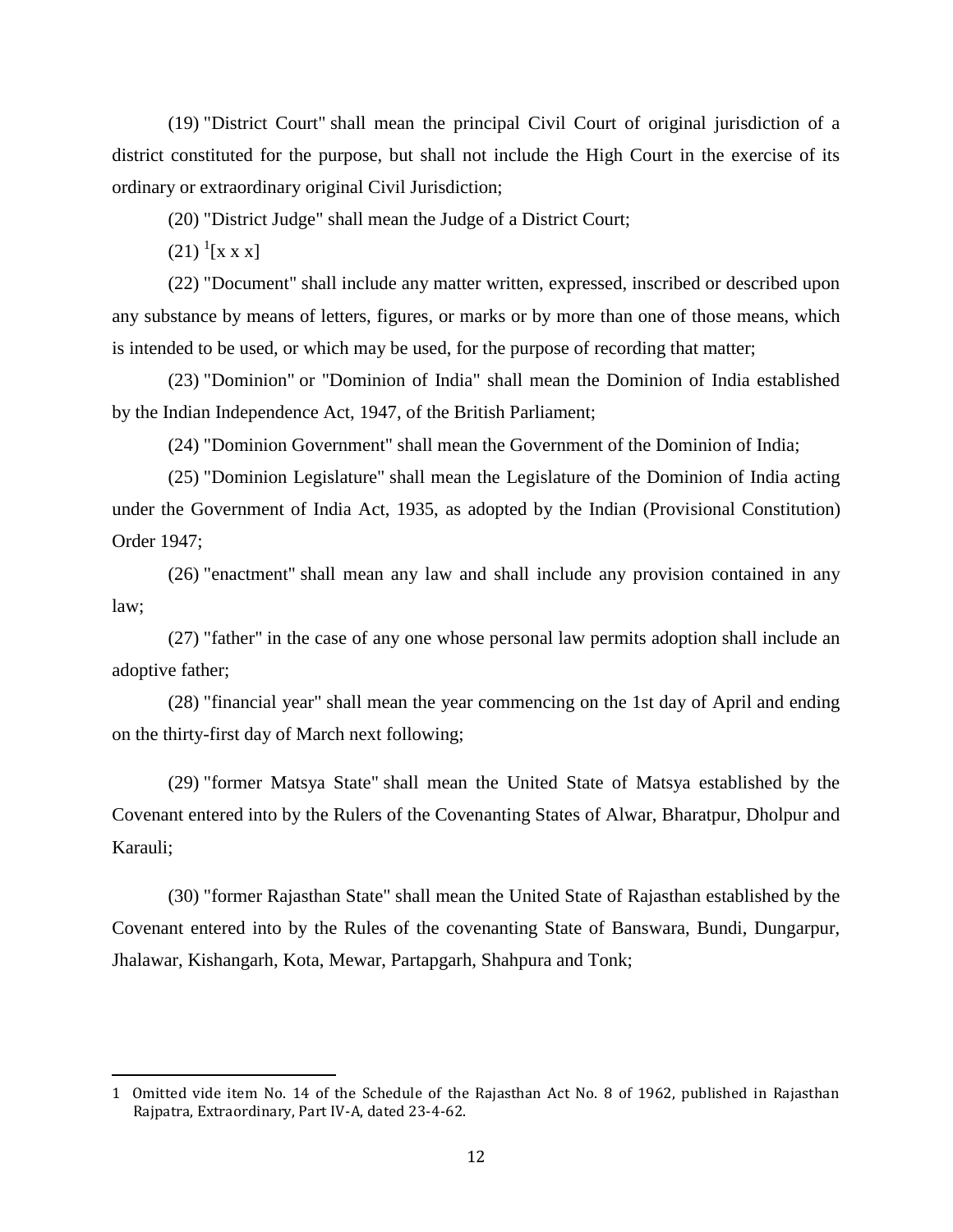(31) "Gazette" or "Official Gazette" or "Rajasthan Gazette" or "Rajasthan Raj-Patra" shall mean the Rajasthan Gazette published in pursuance of  $\frac{1}{2}$  [any law for the time being in force under the authority of the State Government];

(32) a thing shall be deemed to be done in "good faith" where it is in fact done honestly, whether it is done negligently or not;

(33) "Government" or "the Government" shall include both the Central Government and any State Government;

(34) "Government securities" shall mean the securities of the Central Government or any State Government;

 $2[(34A)$  "Governor" means, as respects the period on or after the 1st day of November, 1956, the Governor of Rajasthan];

(35) "growing crops" shall include crops of all sorts attached to the soil, and leaves, flowers, and fruits upon, and juice in, trees and shrubs;

(36) "High Court" shall mean the High Court of judicature for Rajasthan;

(37) "immovable property" shall include land, benefits to arise out of land and things attached to the earth, or permanently fastened to anything attached to the earth, but shall not include standing timber, growing crops or grass;

(38) "Imprisonment" shall mean imprisonment of either description as defined in the Indian Penal Code (<sup>3</sup>[Central] Act XLV of 1860);

(39) "India" shall mean,-

l

(a) as respects any period before the establishment of the Dominion of India, British India together with all territories of Indian Rulers then under the suzerainty of his Majesty, all territories under the suzerainty of such an Indian Rulers and the tribal areas;

(b) as respects any period after the establishment of the Dominion of India and before the commencement of the Constitution, all territories for the time being included in that Dominion; and

<sup>1</sup> Substituted by section 7 of Rajasthan Act No. 45 of 1957, published in Rajasthan Gazette, Extraordinary, Part IV-A, dated 24-12-1957.

<sup>2</sup> Inserted vide item No. (iii) of Part I of the Fourth Schedule of the Rajasthan Adaptation of Laws (on State and Concurrent Subjects) Order, I956, published in the Rajasthan Gazette, Part IV-C, Extraordinary, dated the 1st November, 1956.

<sup>3</sup> Inserted by section 7 of Rajasthan Act No. 45 of 1957, published in the Rajasthan Gazette, Part IV-A, Extraordinary, dated 24-12-1957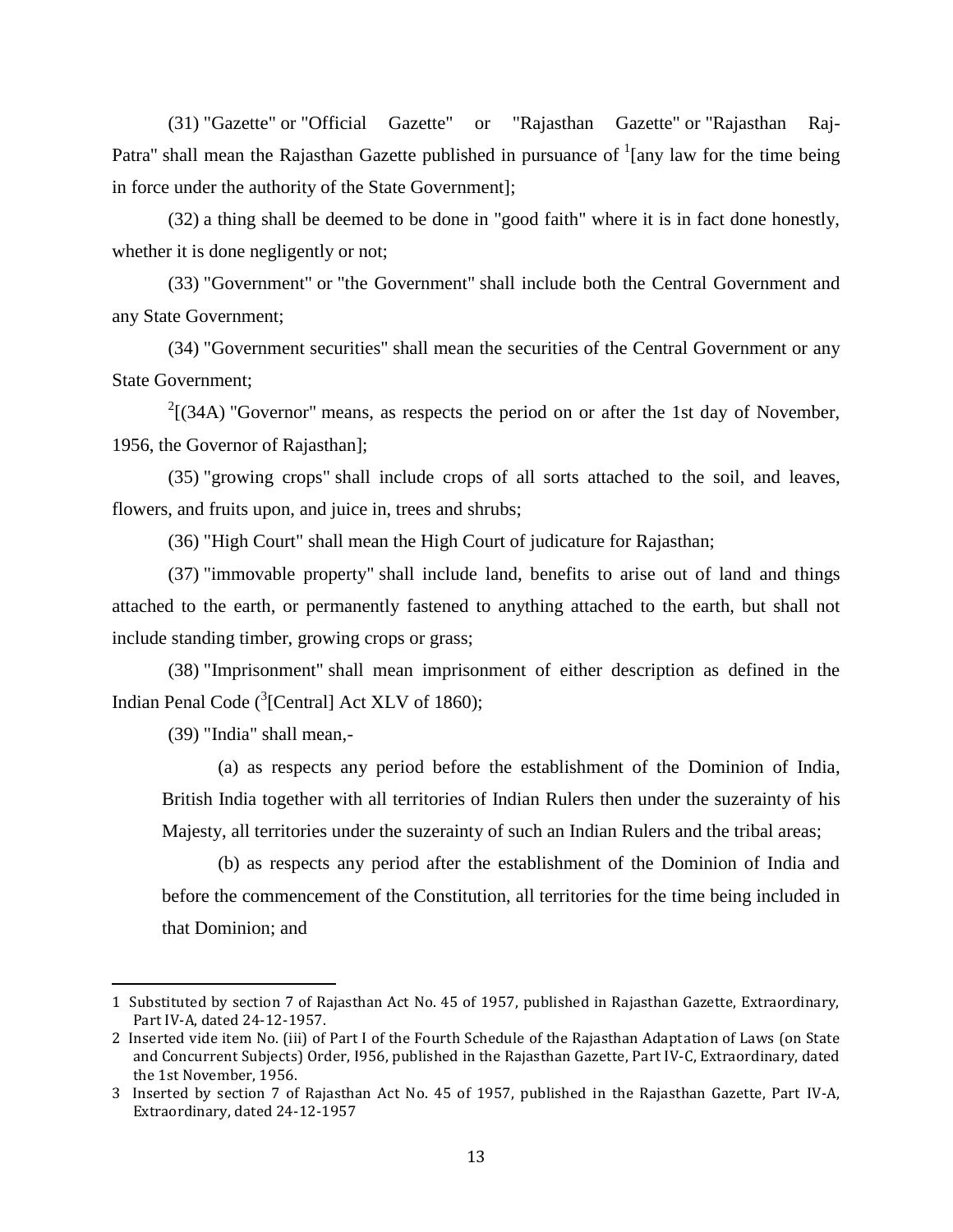(c) as respects any period after the commencement of the Constitution, all territories for the time being comprised in the territories of India.

(40) "Indian State" shall mean any territory which the Central Government recognised as such before the commencement of the Constitution, whether described as a State, an Estate, a Jagir or otherwise, and shall include every covenanting State;

(41) "law" shall mean any law, Act, Ordinance, regulation, rule, notification, order, byelaw, scheme, or other instrument having for the time being the force of law;

(42) "Legislative Assembly" or "State Legislative Assembly" shall mean the Legislative Assembly formed for Rajasthan in accordance with the Constitution;

(43) "Local authority" shall mean a municipal board, committee, corporation or council, a district board, <sup>1</sup>[a Zila Parishad, a Panchayat Samiti] a panchayat or other authority legally entitled to, or entrusted by the Government with the control or management of a municipal or local fund;

(44) "Magistrate" shall include every person exercising all or any of the powers of a Magistrate under the Code of Criminal Procedure, 1898 ( $^{2}$ [Central] Act V of 1898);

 $(45)$ <sup>3</sup>[x x x]

l

(46) "Month" shall mean a reckoned according to the British calendar;

(47) "movable property" shall mean property of every description, except immovable property;

(48) "notification" or "public notification" shall mean a notification published under proper authority in the Gazette;

(49) "oath" shall include affirmation and declaration in the case of person by law allowed to affirm of declare instead of swearing;

(50) "offence" shall mean any act or omission made punishable by any law for the time being in force;

(51) "Ordinance" shall mean and include-

(a) as respects any period before the commencement of the Constitution,

<sup>1</sup> Inserted by section 3 of Rajasthan Act No. 17 of 1959, published in the Rajasthan Gazette, Part IV-A, Extraordinary, dated 9-9-1959.

<sup>2</sup> Inserted by item No. (vii) of Section 7 of Rajasthan Act No. 45 of 1957, published in the Rajasthan Gazette, part IV-A, Extraordinary, dated 24-12-1957.

<sup>3</sup> Omitted vide item No. (iv) of Part I of the Fourth Schedule of the Rajasthan Adaptation of Laws (On State and Concurrent Subjects) Order, 1956, published in the Rajasthan Gazette, part IV-C, Extraordinary, dated the 1st November, 1956.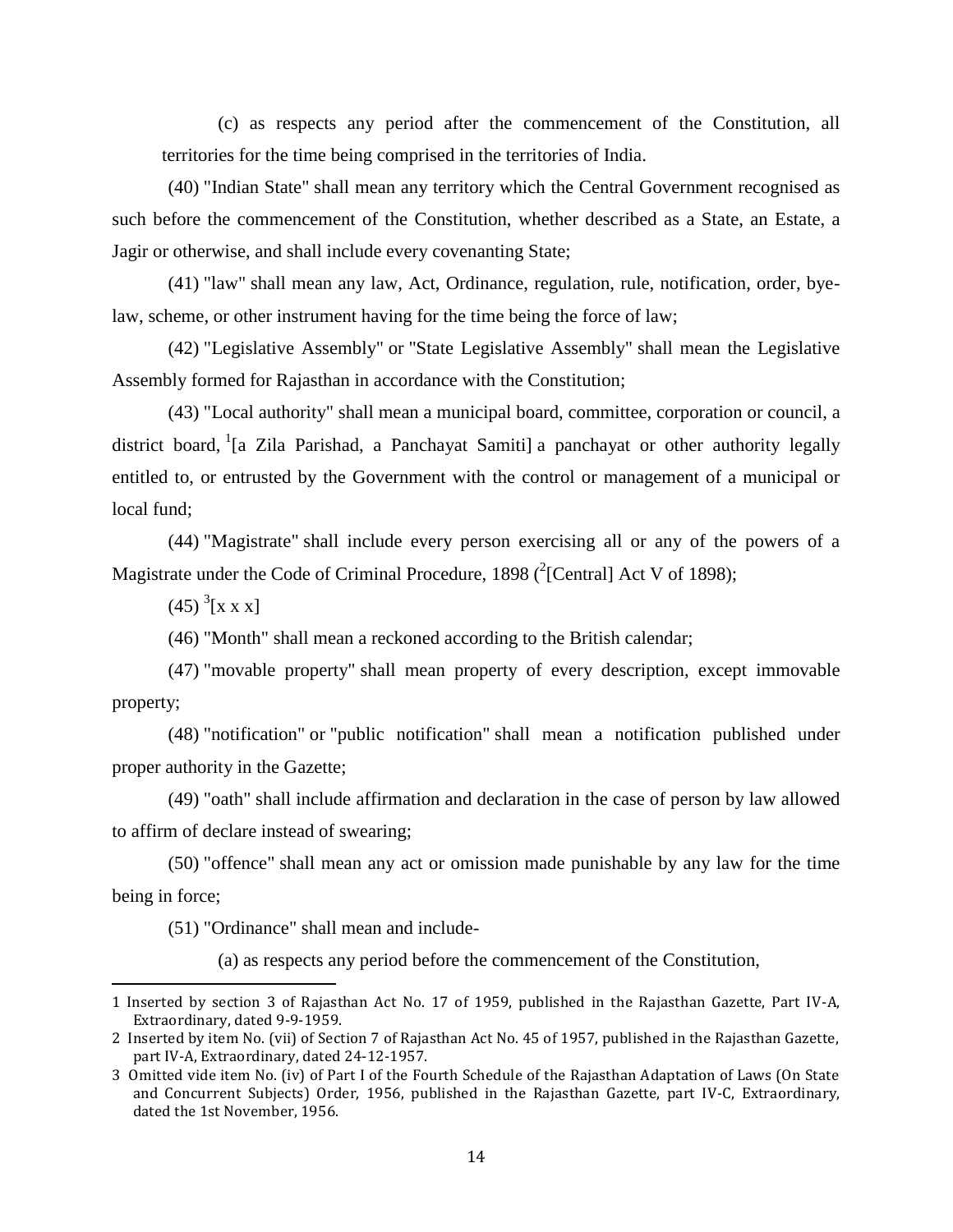- (i) an Ordinance lawfully made and promulgated by the Ruler or the Government of a Covenanting State;
- (ii) an Ordinance made and promulgated by the Rajpramukh of the former Rajasthan State in pursuance of the Covenant;
- (iii) an Ordinance likewise made and promulgated by the Rajpramukh of the former Matsya State; and
- (iv) an Ordinance likewise made and promulgated by the Rajpramukh of Rajasthan; and

 $1($ (b) as respects the period after such commencement, an Ordinance made and promulgated under and in accordance with the provisions of the Constitution-

(i) by the Rajpramukh upto the 31st day of October, 1956, or

(ii) by the Governor on or after the first day of November 1956;]

(52) "Parliament" shall mean the Parliament of India;

(53) "Part" shall mean a part of the enactment in which the word occurs;

- $(54)$ <sup>2</sup>[X X X]
- $(55)$  <sup>2</sup>[X X X]
- $(56)$ <sup>2</sup>[X X X]

(57) "person" shall include any company or association or body of individuals, whether incorporated or not;

 $3$ [(57A) "Pre-reorganisation State of Rajasthan" shall mean the State of Rajasthan as it existed in pursuance of the covenant or under the Constitution before the first day of November, 1956;]

(58) "Prescribed" shall mean prescribed by rules made under an enactment;

(59) "Province" shall mean a Presidency or a Province of British India or of the Dominion of India;

(60) "Provincial Act" or "Provincial Law" shall mean an Act or law duly made by the Legislature or other competent authority of a Province;

<sup>1</sup> Substituted by item No. (viii)of sec. 7 of Rajasthan Act No. 45 of 1957, published in Rajasthan Gazette, Part IV-A, Extraordinary dated 24-12-1957.

<sup>2</sup> Omitted by item No. (ix) of sec. 7-*ibid*.

<sup>3</sup> Inserted by item No. (x) of sec. 7-*ibid*.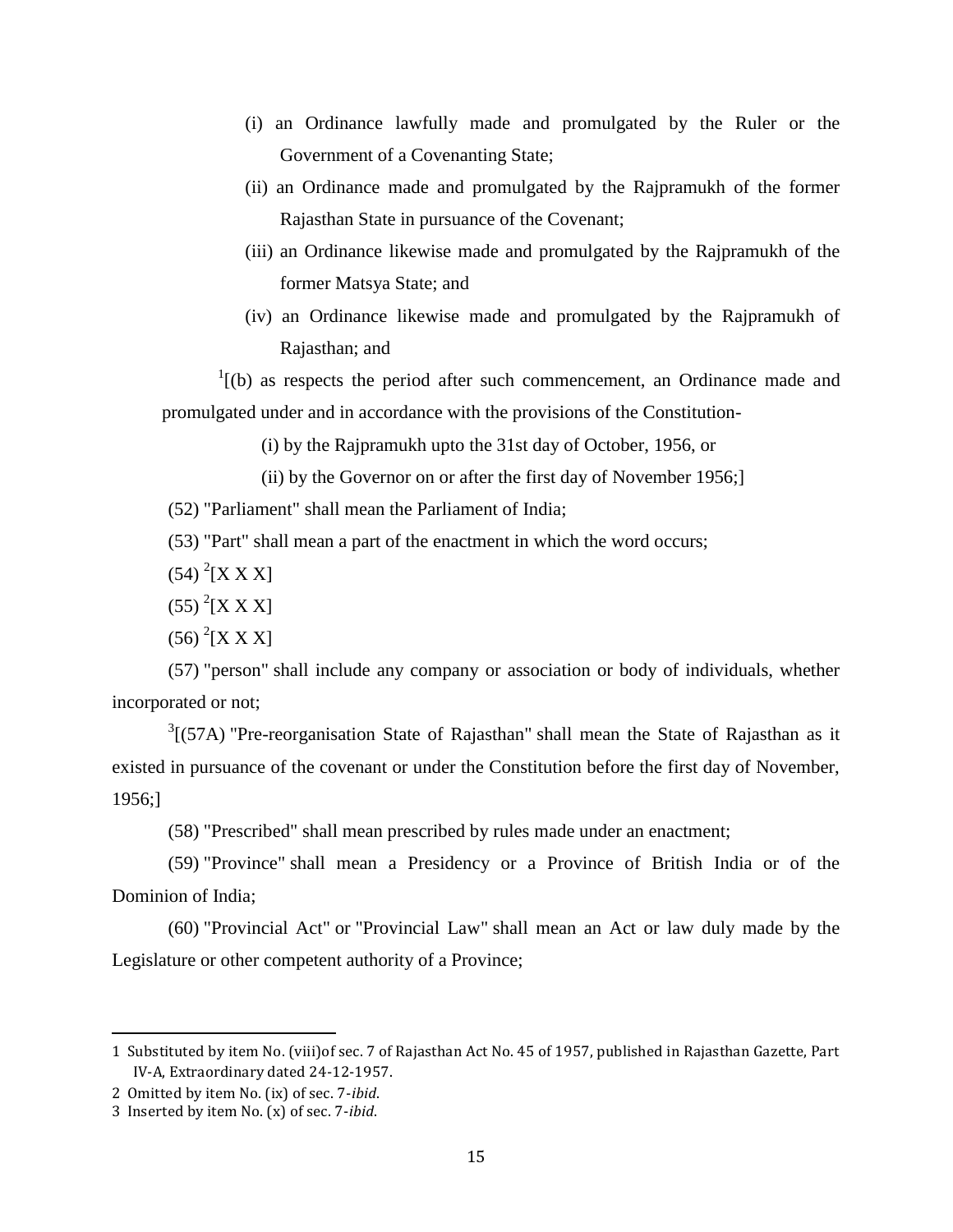(61) "Provincial Government" shall mean as respects anything done before the commencement of the Constitution, the authority or person authorised at the relevant date to administer executive Government in the Province in question;

 $(62)$ <sup>1</sup>["Rajasthan" shall mean-

- (i) as respects the period before the first day of November, 1956, the prereorganisation State of Rajasthan, and
- (ii) as respects the period on and from the said day, the new State of Rajasthan as formed by section 10 of the States Reorganisation Act, 1956 (Central Act 37 of 1956),

but shall not include the former Rajasthan State;

(63) "Rajasthan law" shall include-

- (i) as respects the period prior to the 7th day of April, 1949-
	- (a) any law made by the Ruler or a competent Legislature or other competent authority or officer of a covenanting State, or
	- (b) an Ordinance made and promulgated by the Rajpramukh of the former Rajasthan State or of the former Matsya State in Pursuance of the Covenant;

(ii) as respects the period on and from the 7th day of April, 1949, and ending with the 17th day of March, 1952-

- (a) an Ordinance made and promulgated by the Rajpramukh in pursuance of the Covenant, or
- (b) an Act made in the exercise of the power conferred by article 385 of the Constitution by the Rajpramukh;

(iii) as respects the period on and from the 18th day of March, 1952 to the 31st day of October, 1956-

- (a) an Ordinance made and promulgated by the Rajpramukh under article 213, read with article 238, of the Constitution, or
- (b) an Act passed by the State Legislative Assembly and assented to by the Rajpramukh or the President of India, as the case may require; and

(iv) as respects any later period-

<sup>1</sup> Substituted by item No. (xi) of sec. 7 of Rajasthan Act No. 45 of 1957, published in Rajasthan Gazette, Part IV-A, Extraordinary dated 24-12-1957.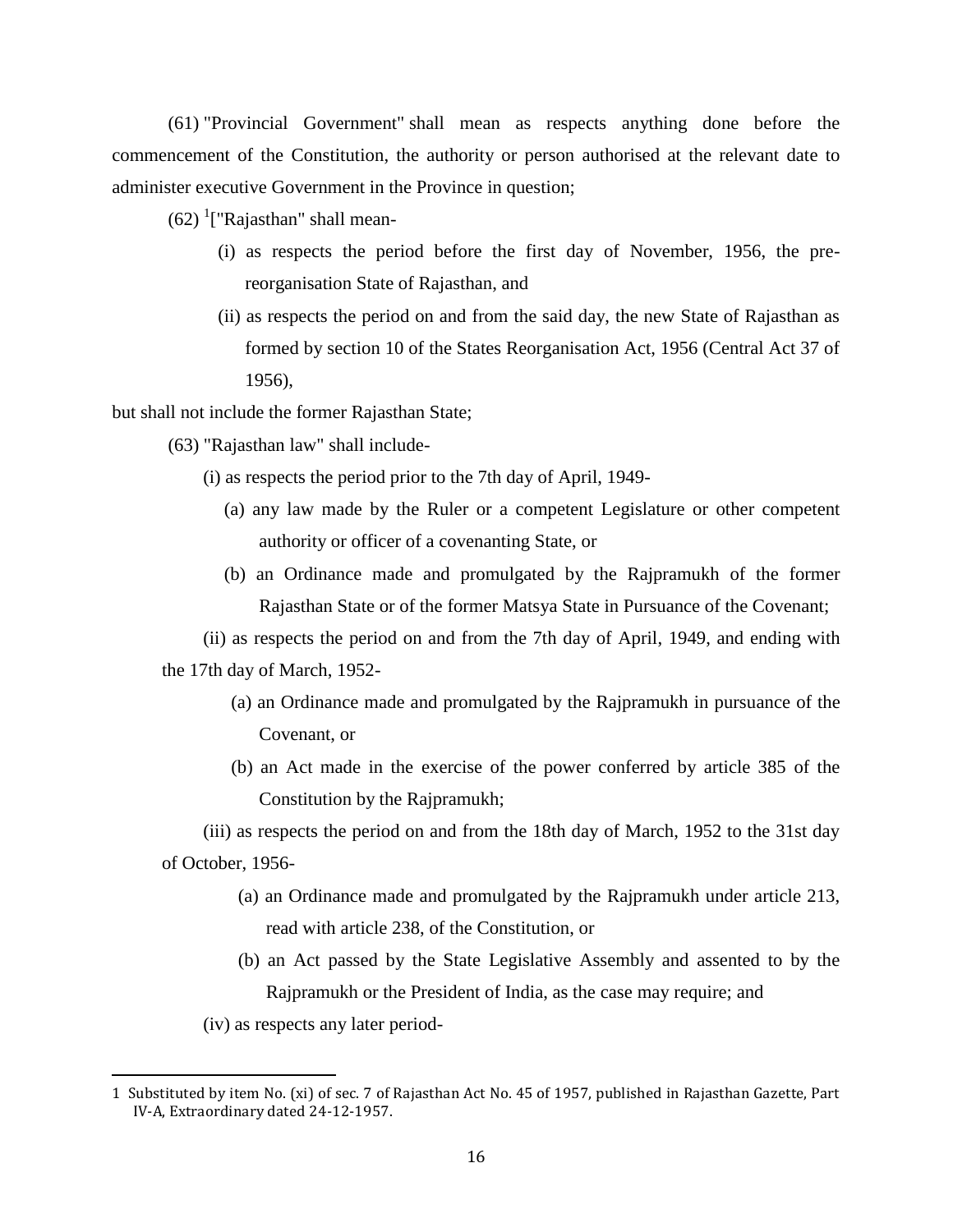- (a) an Ordinance made and promulgated under and in accordance with the provisions of the Constitution by the Governor, or
- (b) an Act passed by the State Legislative Assembly and assented to by the Governor or the President of India, as the case may require;

(64) "Rajasthan State Legislature" or "State Legislature" shall mean-

(i) as respects the period ending with the 17th day of March, 1952, the Rajpramukh acting under the convenant or under article 385 of the Constitution;

(ii) as from the said day till the 31st day of October, 1956, the Rajpramukh and the State Legislative Assembly; and

(iii) as respects any later period, the Governor and the State Legislative Assembly;]

 $(65)$  <sup>1</sup>["Raj pramukh" shall, as respects any period before the 1st day of November, 1956, mean the person who is for the time being the Rajpramukh of Rajasthan;]

(66) "registered" used with reference to a document shall mean registered in India under the law for the time being in force for the registration of document;

(67) "regulation" shall mean a regulation made in exercise of a power conferred by any enactment and shall include a non- statutory or other independent regulation having for the time being the force of law;

 $2[(67A)$  "Revenue appellate authority" shall mean the Officer appointed as such authority under section 20A of the Rajasthan Land Revenue Act, 1956 (Rajasthan Act 15 of 1956);]

(68) "rule" shall mean a rule made in exercise of a power conferred by any enactment and shall include a non-statutory or other independent rule having for the time being the force of law;

(69) "Ruler" in relation to an Indian State shall mean the Prince, Chief or other person by whom any such Covenant or agreement as is referred to in clause (1) of Article 291 of the Constitution was entered into and who for the time being is recognised by the President as the Ruler of the State, and includes any person who for the time being is recognised by the President as the successor of such Ruler;

(70) "Schedule" shall mean a Schedule to the enactment in which the word occurs;

(71) "section" shall mean a section of the enactment in which the word occurs;

 $\overline{a}$ 

<sup>1</sup> Substituted vide item No. (v) of Part I of the Fourth Schedule of the Rajasthan Adaptation of Laws (on State and Concurrent Subjects) Order, 1956, published in the Rajasthan Gazette, Part IV-C, Extraordinary, dated the 1st November, 1956.

<sup>2</sup> Inserted vide item No. 14 of the Schedule of the Rajasthan Act No. 8 of 1962, published in Rajasthan Gazette, Part IV-A, Extraordinary, dated 23-4-1962.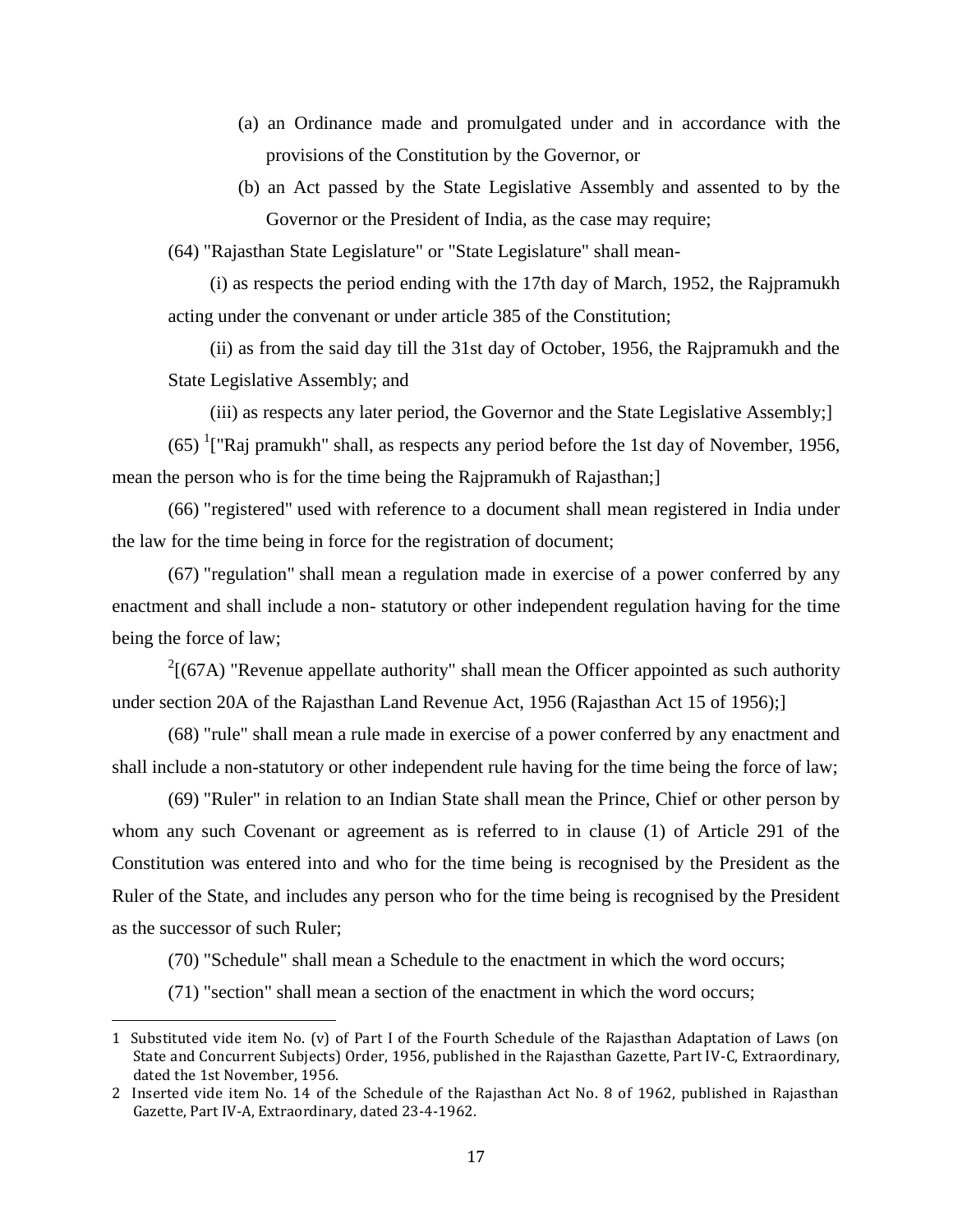(72) "sign" with its grammatical variations and cognate expressions shall with reference to a person who is unable to write his name include "mark", with its grammatical variations and cognate expressions;

(73) "Sirohi" or "Sirohi State" shall mean such territories of the former Indian State of Sirohi as have not been merged in the State of Bombay under the States Merger (Bombay) Order, 1950 made by the Governor General of India in exercise of the power conferred by section 290-A of the Government of India Act, 1935, and the administration whereof, having been delegated to the Government of Rajasthan by means of notification No. 20/P dated 24th day of January, 1950, issued by the Central Government in the Ministry of States in exercise of the power conferred on it by sub-section (2) of section 3 of the Extra Provincial Jurisdiction Act, 1947 of the Central legislature and of all other powers enabling it in that behalf, was taken over and assumed by the Government of Rajasthan in the afternoon of the 25th day of January, 1950;

(74) "Son", in the case of any one whose personal law permits adoption, shall include adopted son;

 $1$ [(74A) "State", used with reference to Rajasthan, shall mean the new State of Rajasthan as formed by section 10 of the States Reorganisation Act, 1956 (Central Act 37 of 1956);]

 $2(75)$  "State Government" shall mean, in relation to anything done or to be done,-

- (i) on and from the commencement of the Constitution until the first day of November, 1956, the Rajpramukh; and
- (ii) on and from the first day of November, 1956 the Governor;]

(76) "State grant" shall mean a grant of land or of any interest therein made by the Ruler or the Government of a covenanting State or recognised as having been so made, and shall include every such grant by whatsoever name designated;

(77) "State grantee" shall mean the holder for the time being of a State grant;

(78) "sub-section" shall mean a sub-section of the section in which the word occurs;

<sup>1</sup> Inserted by item No. (xii) of section 7 of Rajasthan Act No. 45 of 1957, published in Rajasthan Gazette, Extraordinary, Part IV-A, dated 24-12-1957.

<sup>2</sup> Substituted by item No. (xiii) of sec. 7—*ibid*.